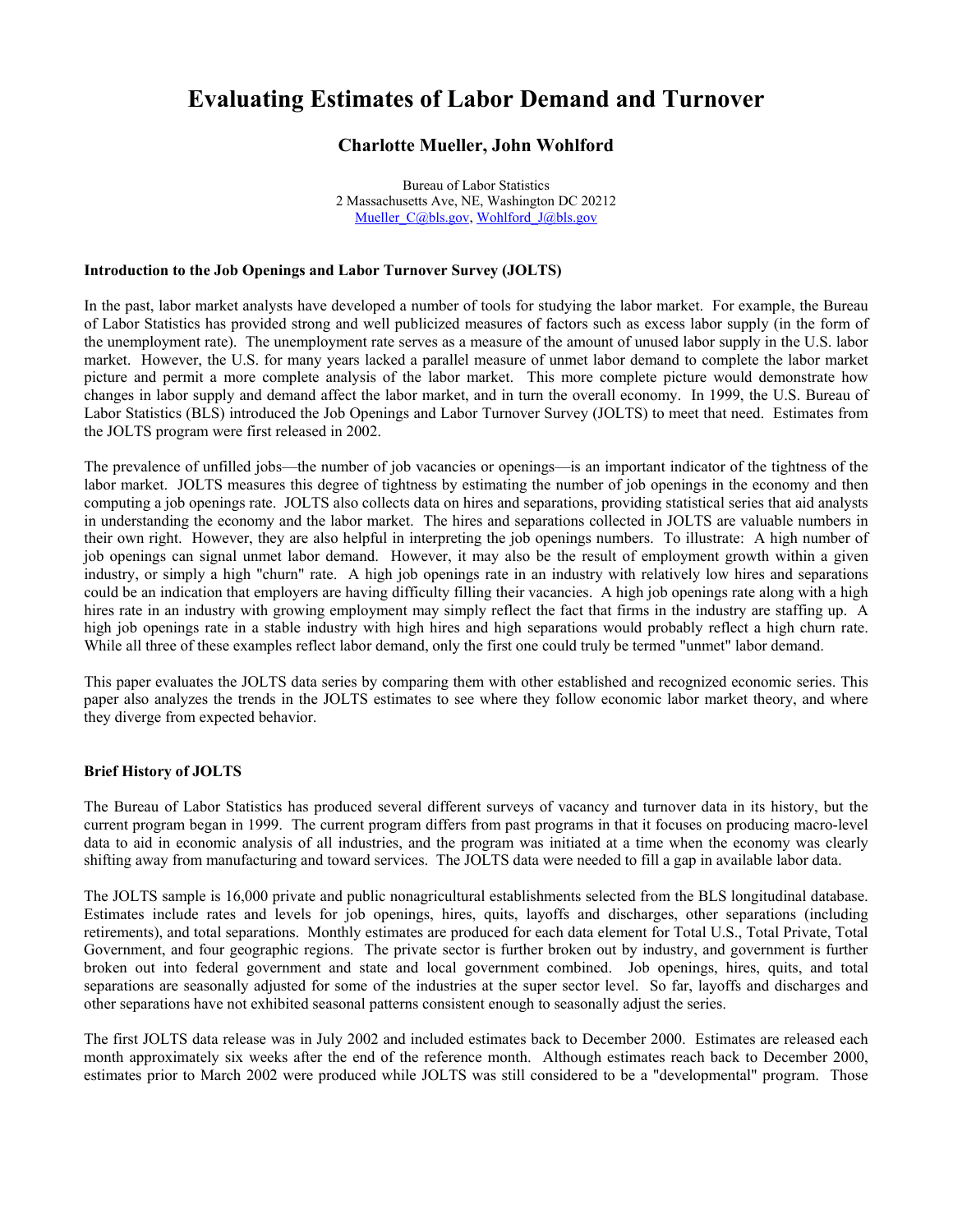estimates are considered valid and useful, but it was during that time that the JOLTS program further refined methodology, procedures, and collection instruments.

### **Job Openings Estimates**

The JOLTS job openings data element was developed to serve as a macro-level indicator of unmet labor demand. Sampled establishments are asked to report their number of unfilled jobs as of the last business day of the month. This one-day snapshot is a stock measure. In order to be counted as a job opening, the job must meet three conditions: a specific position must exist and work must be available for that position, the job must be ready to begin within 30 days if a suitable candidate could be found, and the establishment must be actively recruiting workers from outside the sampled location. These three conditions are necessary to ensure that JOLTS measures current unmet demand for labor, and not establishments' predictions of needed labor, or budgeted positions. These concepts mirror those underlying the Current Population Survey's unemployment rate.

To evaluate the job openings estimates, extensive comparisons to other series have been performed. Two such series are the Unemployment Rate (also a BLS product) and the Conference Board's Help Wanted Index.

## **Job Openings, the Unemployment Rate, and the Beveridge Curve**

The JOLTS job openings measure of excess labor demand complements the measure of excess labor supply--the unemployment rate. Just as a vacancy must meet three conditions in order to be considered a job opening, a person must meet three conditions to be considered unemployed. To be unemployed, a person must be available to work, could start work immediately if a job could be found, and must be actively looking for a job. The parallel definitions of job openings and unemployed allow for joint analysis of the two series.

Economic theory suggests a negative relationship between the job openings rate and the unemployment rate. That is, when the economy is slow, unemployment is higher and job openings are fewer. But in a stronger economy, unemployment declines and job openings increase. This theory is well-supported by the JOLTS series so far. The correlation between the job openings rate and the unemployment rate (both seasonally adjusted) is a significant -0.95. As Chart 1 shows, the job openings rate declined from 3.2 percent before the recession to a low of 2.0 percent in September 2003, then trended upward since, stabilizing around 2.6 in December 2004. During the same timeframe, the unemployment rate moved in the opposite direction, increasing from 4.2 percent pre-recession to a maximum of 6.3 percent in June 2003, then steadily trending downward to a low of 4.9 percent in August 2005.

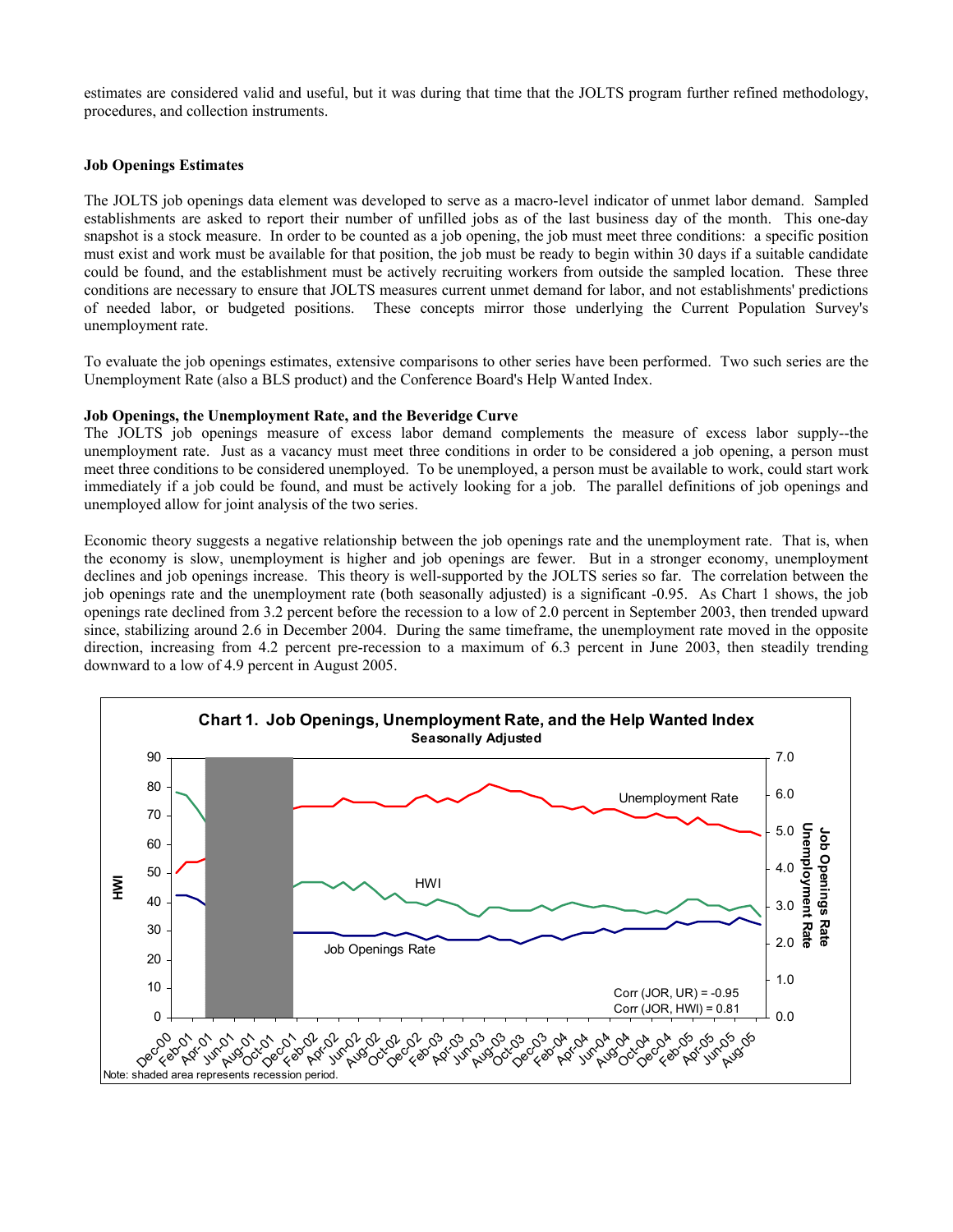Plotting the job openings rate against the unemployment rate over time forms the Beveridge Curve. With the negative movement along the curve. With several years' of paired observations to plot, the curve is easily discernable. (See Chart 2.) job openings rate declined and the unemployment rate rose. The movement was then back up the curve from September 2003 through June 2005 as the job openings rate increased and the unemployment rate decreased post-recession. A second theory derived about the Beveridge Curve is that a shift toward or away from the origin reflects a structural change in the economy. Although recent observations fall further from the origin and do not trace the exact path of earlier observations, it relationship between the job openings rate and the unemployment rate, movement through the business cycle produces From December 2000 through the recession and until September 2003, the movement was downward along the curve as the is unclear how large a change is needed to be considered significant.



## **Job Openings and the Help Wanted Index**

 The only other measure of labor demand at the national level is the Help Wanted Advertising Index (HWI) produced by the whereas in JOLTS a job opening qualifies as "advertised" in a variety of ways including word of mouth, posting of a sign in the window of a store, recruitment at job fairs, and electronic advertisement. Even with the differences, the two surveys trend very well with a significant correlation of 0.81. (See Chart 1.) Interestingly, the HWI descended more rapidly throughout the by employers, or it could be due to a different set of jobs that are open, which may be advertised in a different manner (electronically rather than in a newspaper). Conference Board. Despite differences between the HWI and JOLTS, comparing the two series originally helped assess the JOLTS job openings estimates. The surveys differ in that the HWI only measures openings advertised in newspapers, recession, but the gap between the two measures lessens as the time series move further from the recession. The reason for the differential change between the series is unclear, but it could be due to a change in post-recession methods of advertising

## **Hires Estimates**

 The JOLTS hires data element was developed to measure current labor market activity. Unlike job openings, hires is a flow measure. The sampled establishments are asked to report all accessions to the sampled site throughout the course of the reference month. All types of hires are to be counted, including new hires and rehires, and all types of workers are to be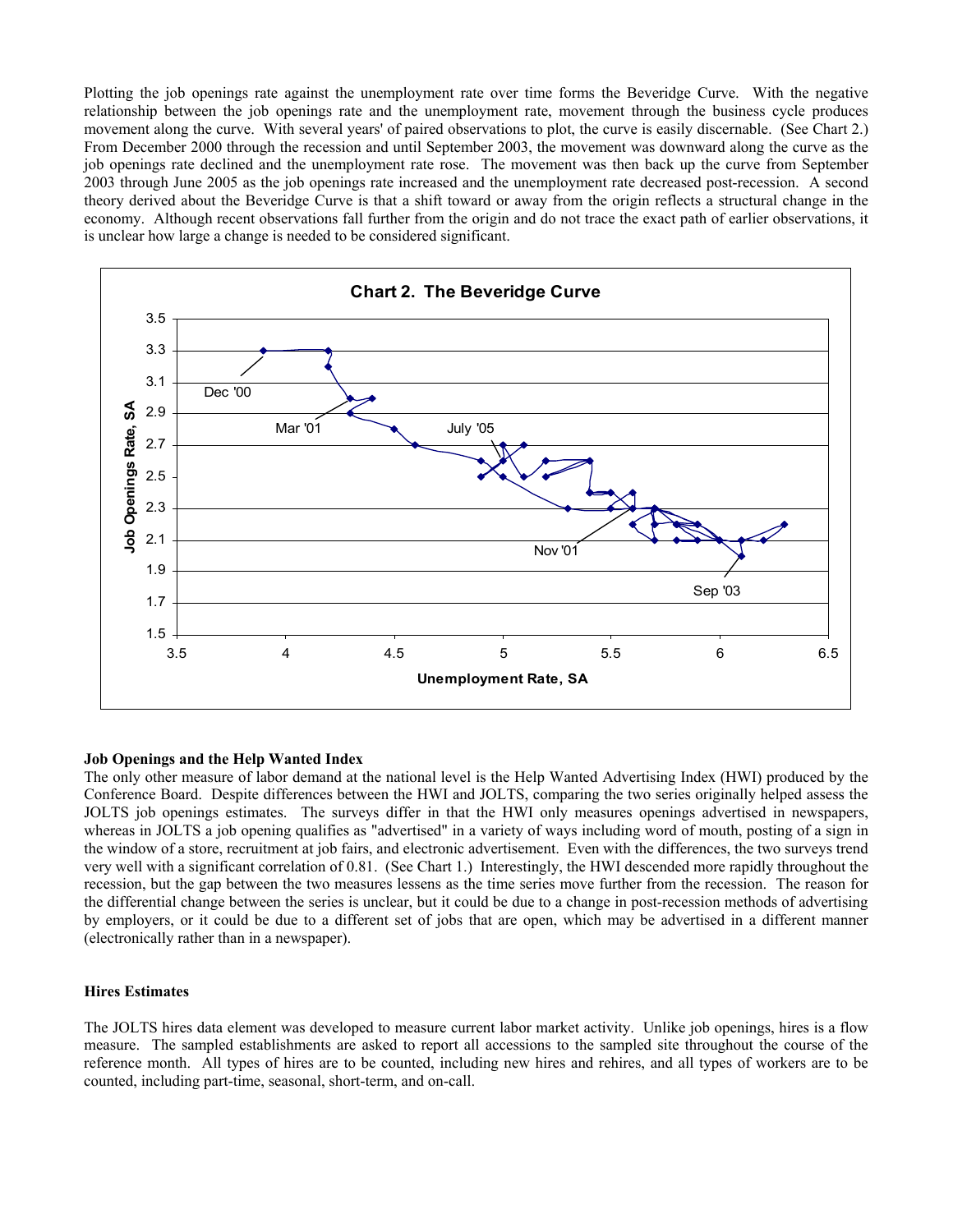Analyzing the hires data element itself, the series moves as expected through the business cycle. From the pre-recession measurement of 3.6 percent, the hires rate declined to a low of 3.0 percent several times during 2002 and 2003 then rose to a high of 3.8 percent in November 2004. Since late 2004, the hires rate has remained relatively flat.

## **Hires and Employment**

A natural comparison is hires compared to employment. The JOLTS program was carefully designed to match the scope and definitions of the Current Employment Statistics survey. In theory, employment rises when employers hire new employees, or recall workers previously separated through layoffs. The correlation between employment and hires is a significant 0.80, supporting that theory. The positive significant relationship between employment and hires holds at the total nonfarm level, the total private level, and for several supersectors including trade, transportation, and utilities (correlation 0.67), and professional and business services (correlation 0.75). Charts 3 and 4 present employment and hires for total nonfarm and professional and business services. Interestingly, there is a significant negative correlation of -0.57 between employment and hires for the public sector, which warrants more investigation.



#### **Combining Hires and Job Openings**

As mentioned earlier, comparing hires to job openings provides useful information about whether an industry has unmet labor demand or just high turnover. Industries in which the job openings rate regularly exceeds the hires rate can be considered "high need." These are industries in which the demand for labor outpaces the hiring on a regular basis. For total nonfarm, total private, and all industries but one, the hires rate surpasses than the job openings rate, indicating that a sufficient number of employees are available to meet labor demand. The industry in which demand regularly exceeds supply is education and health services. The gap between supply and demand decreased between 2001 and 2004, then began to increase again, perhaps due to the elderly population and school-age population increase. (See Chart 5.) The construction industry is a good example of an industry with high churn but where the demand for workers is easily met, as evidenced by the consistently high hires rate and low job openings rate. (See Chart 6.)

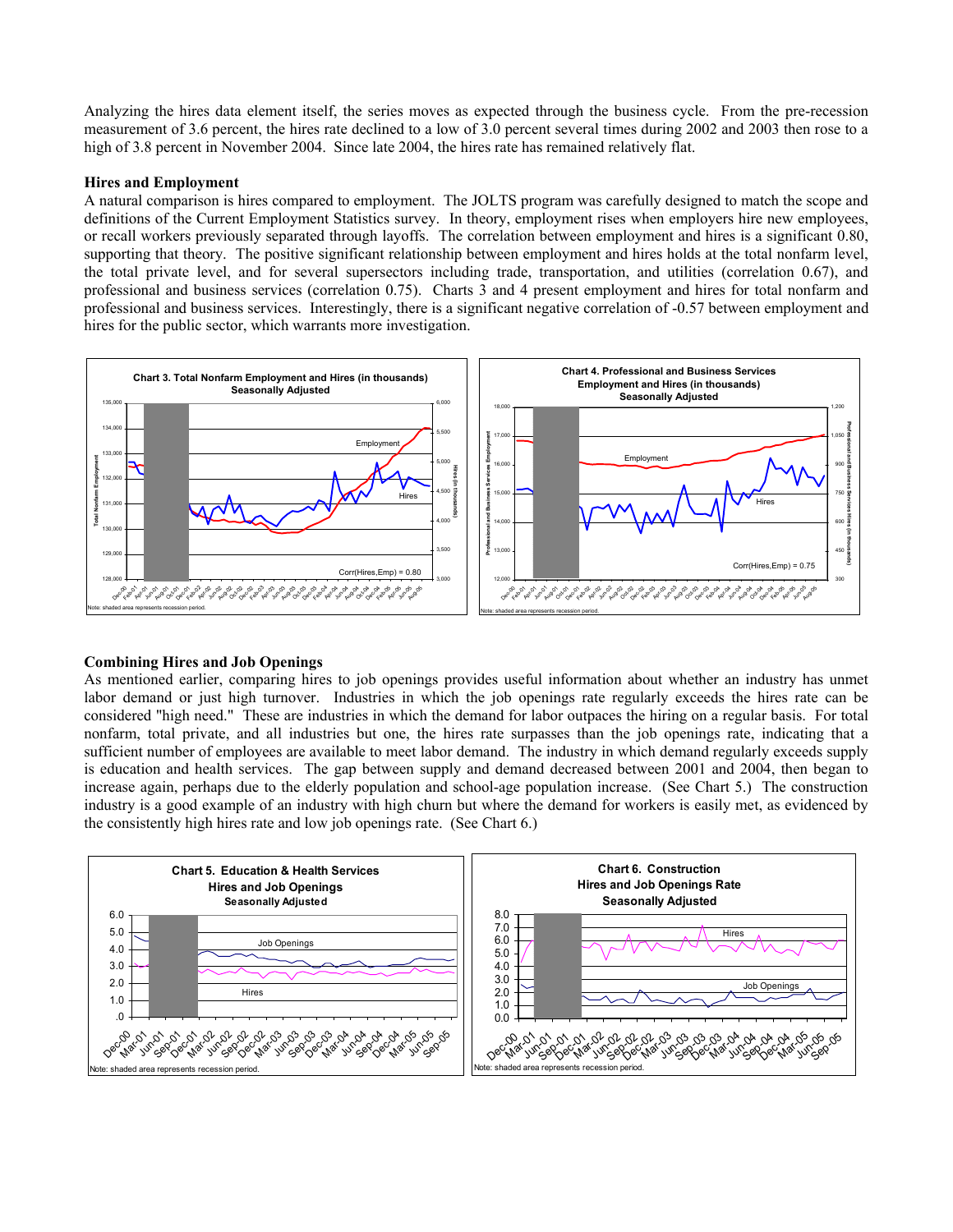#### **Separations Estimates**

As with hires, the separations data elements were developed as flow measures of current labor market activity. The sampled establishments are asked to report all separations from the sampled site throughout the reference month. Unlike job openings and hires, respondents are asked to further subdivide the separations data into voluntary quits, involuntary layoffs and discharges, and all other separations. Tracking voluntary and involuntary separations individually allows better analysis of the labor market. Quits are pro-cyclical, increasing as the strength of the labor market increases, whereas layoffs and discharges are counter-cyclical, increasing as the strength of the economy decreases. Both types of separations can increase total turnover. The *other separations* category includes separations that are not classified as either voluntary or involuntary, such as deaths, retirements, and disability. In addition, a total separations count is calculated for each responding establishment by summing quits, layoffs and discharges, and other separations. If a respondent cannot report separations data by category, they may report a total separations figure, which is then prorated among the three types of separations during estimation. Each of the separations series can be analyzed longitudinally as well as compared to other series.

#### **Total Separations and BNA Turnover**

The Bureau of National Affairs produces monthly estimates of employee turnover in their Job Absence and Turnover Report (released quarterly). Although the BNA survey is smaller (only about 300 establishments), the two series are similar enough to make a fair comparison. As expected, the series trend well before, during, and after the 2001 recession, and show great similarity in their seasonal patterns. (The BNA data is not seasonally adjusted). The correlation between the two series is 0.66, which is positive and significant. Also as expected, the JOLTS total separations rate is higher than the BNA turnover rate due to definitional differences. JOLTS counts all separations whereas BNA excludes layoffs, departures of temporary staff, and separations due to elimination of jobs. (See Chart 7.)



#### **Hires/Separations and Gains/Losses**

Another new series at BLS is the Business Employment Dynamics. The BED series is derived from the Quarterly Census of Employment and Wages (QCEW, formerly the ES-202 program) data. Like the Employment survey at BLS, the BED measures quarterly net job gains and losses in employment at the establishment level. JOLTS measures each hire and separation within an establishment, tabulating the monthly churn below the net change. Thus, the JOLTS and BED data are logical series to compare. To compare the two series, the monthly hires and separations data are summed to form quarterly figures. As expected, the JOLTS hires track well with the BED gains, which are from establishments that end the quarter with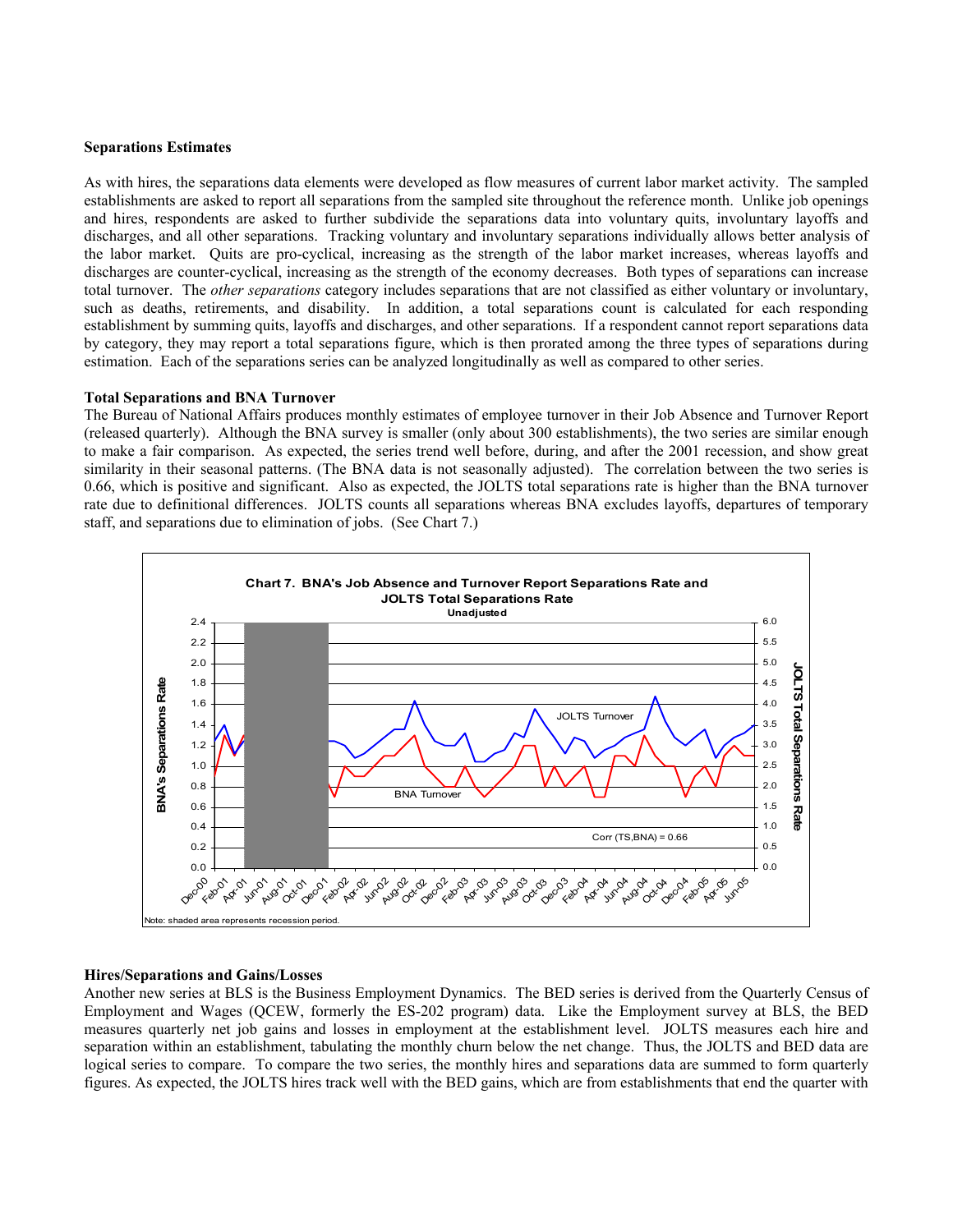more employment than they began the quarter with. Hires and gains are both pro-cyclical and have a positive and significant correlation of 0.68. (See Chart 8.)

Comparing JOLTS total separations with the BED losses is more complicated due to the components of total separations. Total separations is the sum of pro-cyclical quits, counter-cyclical layoffs and discharges, and the miscellaneous separations categorized as other separations. Despite its complicated structure, total separations exhibits a strong correlation of 0.73 with BED losses. (See Chart 8.)



## **Quits and the Consumer Confidence Index**

Quits are thought to indicate workers' ability to change jobs. That is, if workers feel safe in the job market, they feel free to quit their current job to take a different job. Whereas people are both employees and consumers, the quits series is expected to trend well with the Consumer Confidence Index (CCI), produced by the Conference Board. As expected, the quits rate decreases throughout the recession, and rises post-recession. The CCI shows likewise. The two series trend very similarly with a significant positive correlation of 0.73. (See Chart 9.)

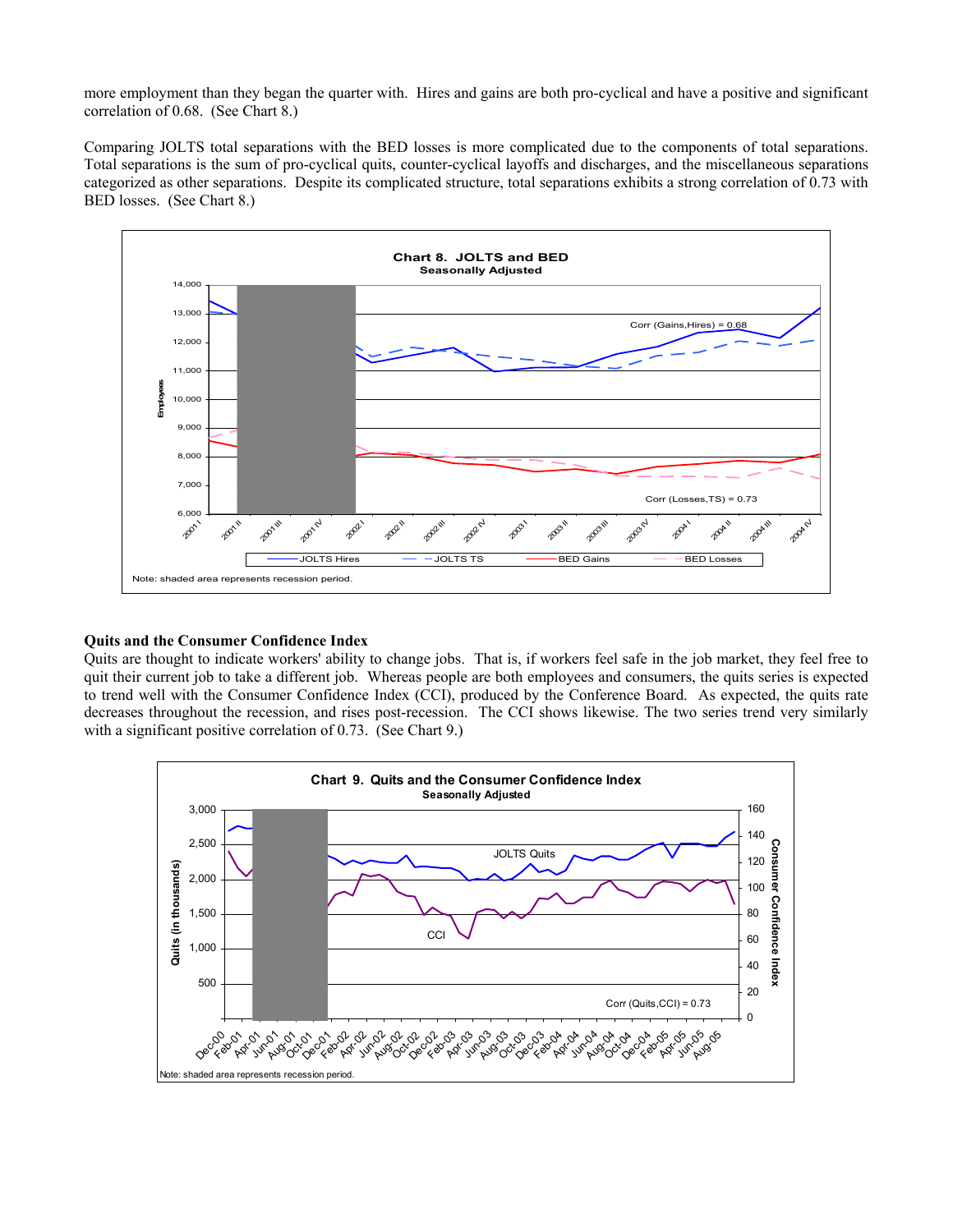#### **Quits as a Percentage of Total Separations**

 account for a higher percentage of total separations in better economic periods. This does in fact show up in the JOLTS data. percent in several months in 2003, then trended upward again, reaching 58 percent in September 2005. (See Chart 10.) If the theory of quits serving as a barometer of workers' ability to change jobs is true, then we would expect to see quits Pre-recession, quits accounted for 63 percent of separations in December 2000. That percentage decreased to a low of 50



#### **Layoffs and Discharges and Unemployment Insurance Claims**

 The Employment and Training Administration publishes the number of people filing new claims for unemployment insurance (UI) benefits. Although UI numbers are tabulated by week, the weekly figures can be combined to form monthly numbers and compared to JOLTS layoffs and discharges (L&D) estimates. Not all employees who are laid off are eligible for unemployment benefits, and not all eligible people will file for benefits. Therefore, we expect the JOLTS layoffs and discharges to measure higher than the initial claims figures for UI. Also, because there are often required waiting periods before laid off employees may file for benefits, there is expected to be a lag in the peaks of the two series. Overall, though, we expect the two series to show similar seasonal movements and long-term trends. (Recall that even though layoffs and discharges exhibits seasonal patterns, those patterns are not consistent enough in the short JOLTS series to allow for seasonal adjustment of the data element.)

 As can be seen on Chart 11, both series do exhibit strong seasonal variation with UI claims peaking twice a year around January and July, and JOLTS layoffs and discharges also peaking twice a year but around December and August. The correlation between the two series is not as strong as theoretically expected, at a positive 0.18. Some of the differences in movement may be related to the difference in measurement windows. The UI data are tallied by calendar week, which may overlap months, while the JOLTS reference period is the full month, which may end mid-week.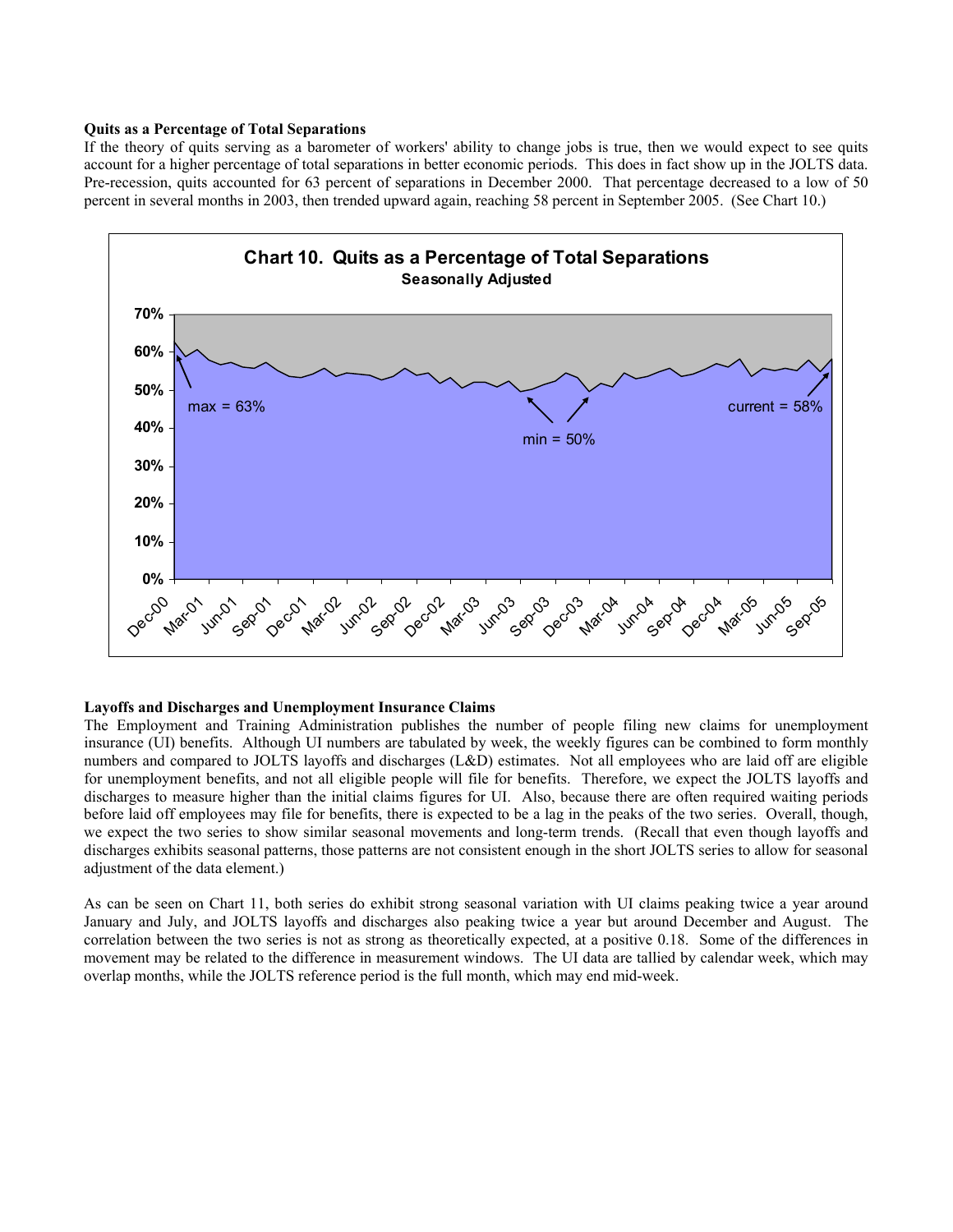

## **Other Separations and New Retirees**

The other separations category in JOLTS measures deaths, retirements, and other types of separations (such as disabilities) that account for a much smaller portion of turnover than quits and layoffs. A logical comparison is between other separations and new retirees collecting Old-Age, Survivors, and Disability Insurance (OASDI) benefits from the Social Security Administration. As can be seen in Chart 12, both series have strong cyclical peaks, with the OASDI series peaking regularly in January every year, and with other separations peaking twice a year in the summer and winter. The double peaking in the JOLTS series may be due to separations other than retirements that are included in the other separations category. BLS intends to conduct a micro-data review to learn more about this summer peak. With the different peaking patterns between the series, the correlation is only mild at a positive 0.12. (Recall that even though other separations exhibits seasonal patterns, those patterns are not consistent enough in the short JOLTS series to allow for seasonal adjustment of the data element.) With regards to level, other separations are higher than the OASDI benefits due to inclusion of more than just retirements in the JOLTS category.